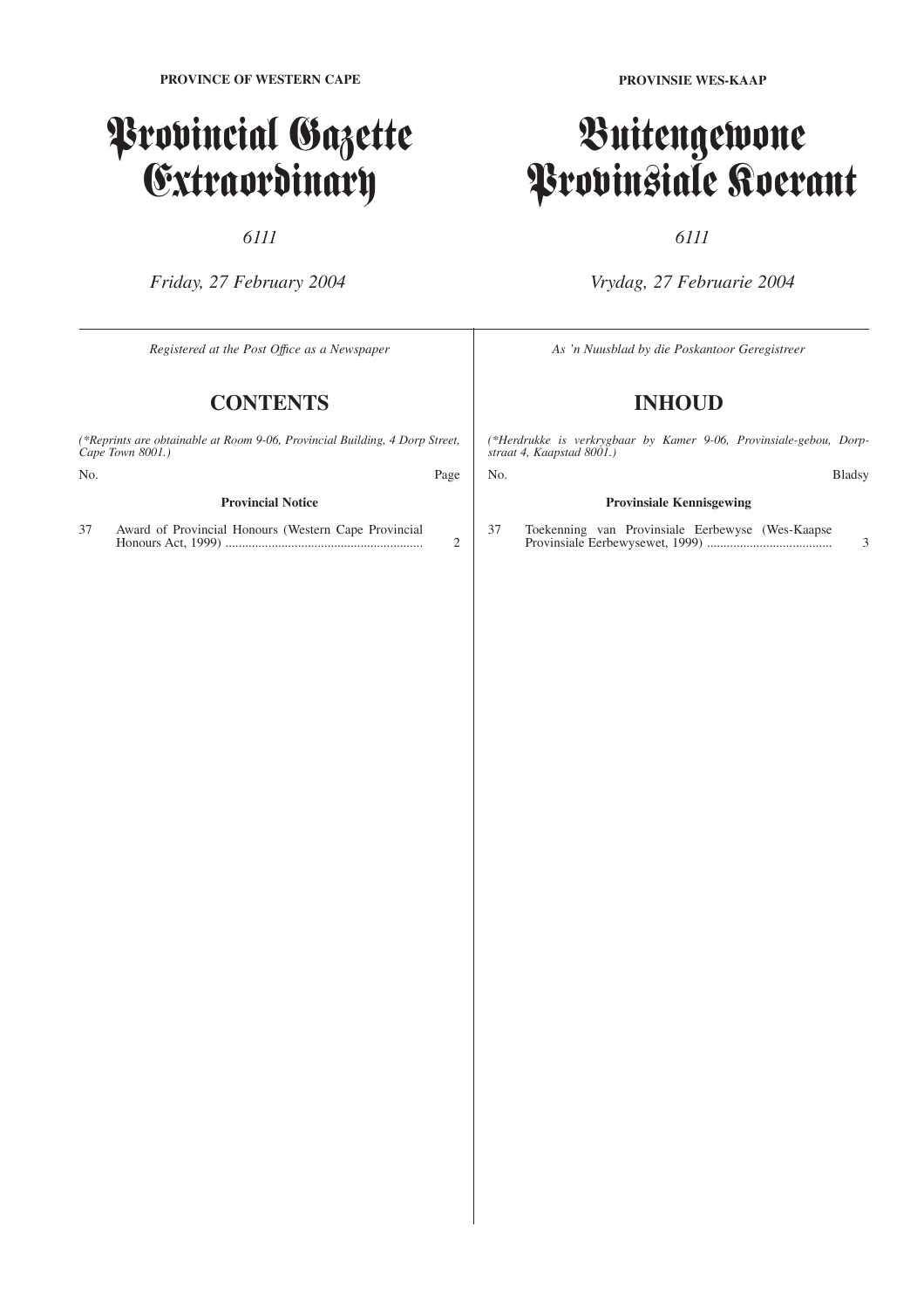#### **PROVINCIAL NOTICE**

The following Provincial Notice is published for general information.

G. A. LAWRENCE, DIRECTOR-GENERAL

Provincial Building, Wale Street, Cape Town.

#### **PROVINSIALE KENNISGEWING**

Die volgende Provinsiale Kennisgewing word vir algemene inligting gepubliseer.

G. A. LAWRENCE, DIREKTEUR-GENERAAL

Provinsiale-gebou, Waalstraat, Kaapstad.

P.N. 37/2004 27 February 2004

#### **AWARD OF PROVINCIAL HONOURS (WESTERN CAPE PROVINCIAL HONOURS ACT, 1999)**

I, Marthinus Christoffel Johannes van Schalkwyk, Premier of the Province of Western Cape, together with the other members of the Provincial Cabinet acting in terms of section 2 of the Western Cape Provincial Honours Act, 1999 (Act 9 of 1999), have awarded Provincial Honours as set out in the Schedule to this notice.

#### **MARTHINUS VAN SCHALKWYK** PREMIER OF THE PROVINCE OF WESTERN CAPE

#### **SCHEDULE**

| Description of Award               | Name of Recipient                                                                                                        |
|------------------------------------|--------------------------------------------------------------------------------------------------------------------------|
| Order of the Disa: Officer         | Prof Njabulo Simakahle Ndebele<br>Abdulah Mohamed Omar<br>Dr Mamphele Aletta Ramphele                                    |
| Order of the Disa: Member          | Christiaan Jacobus du Toit<br>Millin Smith Petersen (posthumous)<br>Frank James Lloyd Quint (posthumous)<br>David Samaai |
| Premier's Commendation Certificate | Ncediwe Silvia Mdunyelwa                                                                                                 |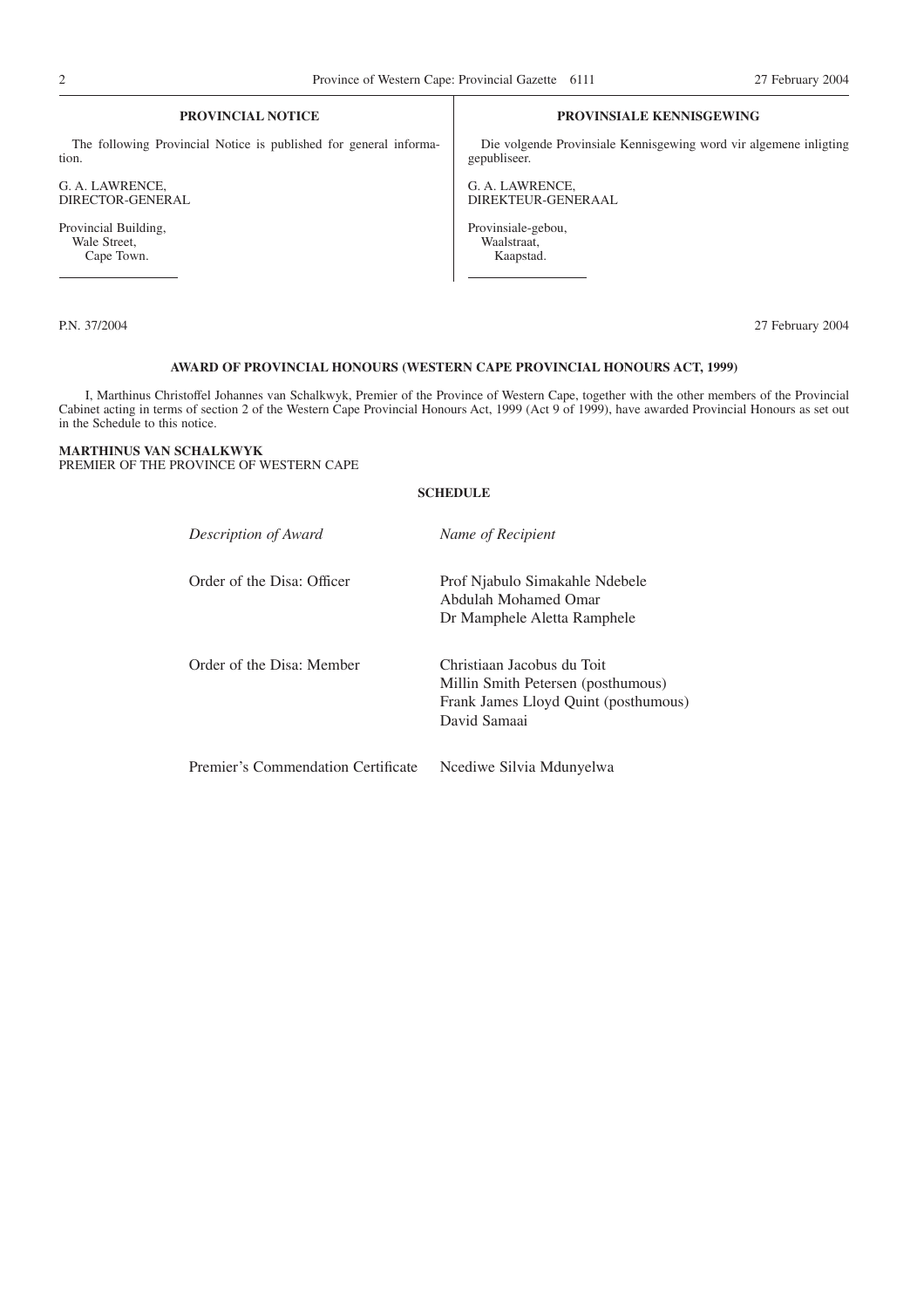P.K. 37/2004 27 Februarie 2004

### **TOEKENNING VAN PROVINSIALE EERBEWYSE (WES-KAAPSE PROVINSIALE EERBEWYSEWET, 1999)**

Ek, Marthinus Christoffel Johannes van Schalkwyk, Premier van die Wes-Kaap, tesame met die ander lede van die Provinsiale Kabinet het die volgende lys van toekennings van provinsiale eerbewyse ingevolge artikel 2 van die Wes-Kaapse Provinsiale Eerbewysewet, 1999 (Wet 9 van 1999), goedgekeur:

**BYLAE**

#### **MARTHINUS VAN SCHALKWYK** PREMIER VAN DIE PROVINSIE WES-KAAP

| Beskrywing van Eerbewys      | Naam van Ontvanger                                                                                                       |
|------------------------------|--------------------------------------------------------------------------------------------------------------------------|
| Orde van die Disa: Offisier  | Prof Njabulo Simakahle Ndebele<br>Abdulah Mohamed Omar                                                                   |
|                              | Dr Mamphele Aletta Ramphele                                                                                              |
| Orde van die Disa: Lid       | Christiaan Jacobus du Toit<br>Millin Smith Petersen (posthumous)<br>Frank James Lloyd Quint (posthumous)<br>David Samaai |
| Premieraanprysingsertifikaat | Ncediwe Silvia Mdunyelwa                                                                                                 |